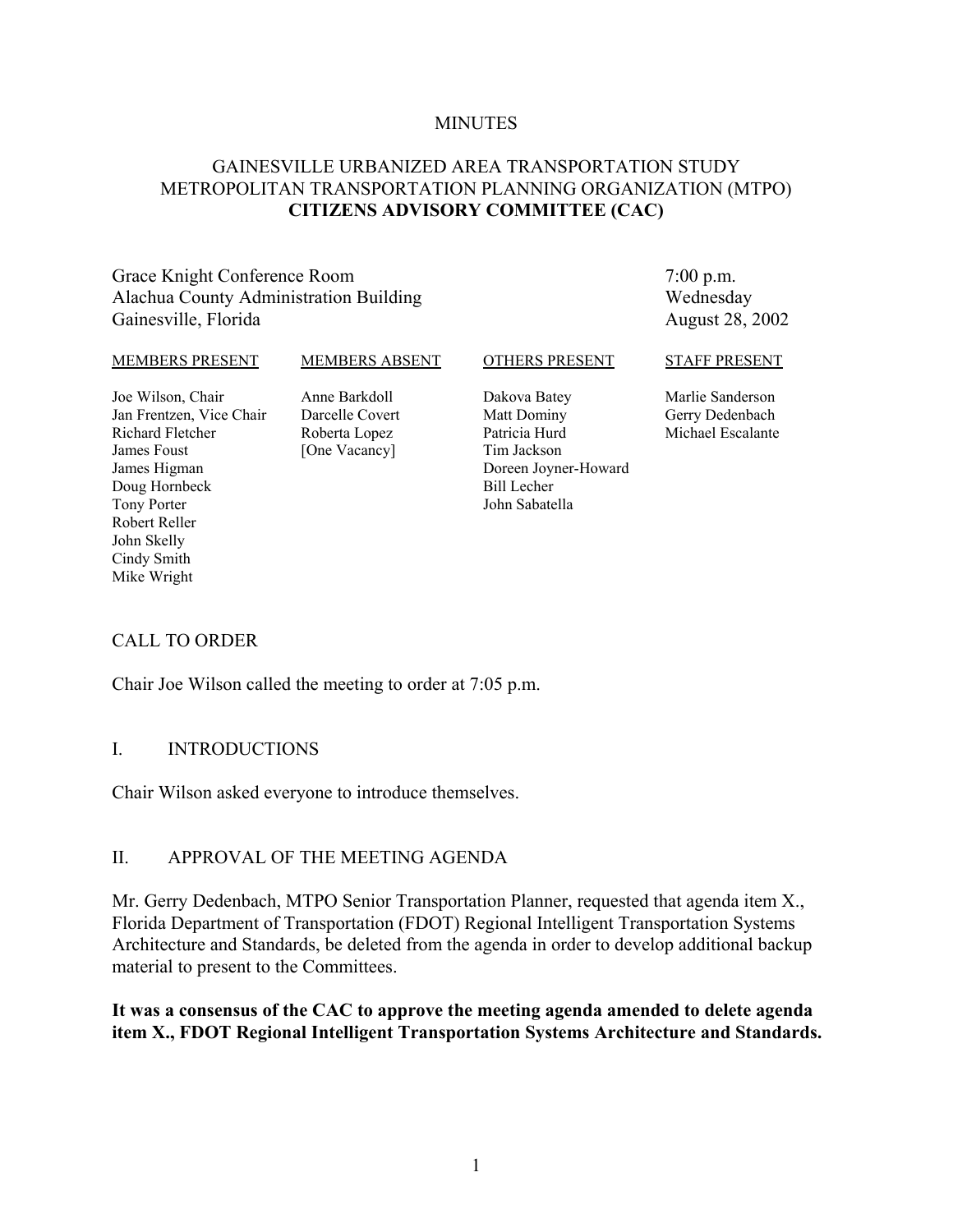#### III. APPROVAL OF COMMITTEE MINUTES

#### **ACTION: James Higman moved to approve the July 31, 2002 minutes. James Foust seconded; motion passed unanimously.**

#### IV. CHAIRMAN'S REPORT

Mr. Dedenbach announced that the next MTPO meeting is scheduled for October 10 at 1:30 p.m. in the Jack Durrance Auditorium. He said that the next CAC meeting is scheduled for October 30.

## V. ALACHUA COUNTY CORRIDOR DESIGN MANUAL

Chair Wilson stated that the Alachua County Public Works Department (ACPWD) has submitted the draft Corridor Design Manual for MTPO Advisory Committee review and approval.

Mr. Matt Dominy, ACPWD Director, stated that the manual represents the efforts of local planning and public works staffs, advisory committee members, members of the local engineering community, the chamber of commerce, elected officials and the consulting firm of Glatting Jackson. He introduced the consultants for the Alachua County Corridor Design Manual.

Mr Tim Jackson, Glatting Jackson et al Principal, discussed the draft Alachua County Corridor Design Manual and answered questions.

## **ACTION: Cindy Smith moved to recommend that the Alachua County Commission adopt the Alachua County Corridor Design Manual and that the MTPO adopt the Alachua County Corridor Design Manual as an addendum to its Urban Design and Streetscape Policy Manual. James Higman seconded. Cindy Smith called the question; question call passed unanimously. Motion passed 8 to 3.**

Chair Wilson requested that the final draft Corridor Design Manual include a list of revisions which reflects the comments of citizens, Advisory Committees and others during the course of its final review and to send a copy of this list to the CAC.

Mr. Dominy agreed to include a list of revisions with the final draft Corridor Design Manual.

## VI. STATE ROAD 24 (ARCHER ROAD) SIGNAL INSTALLATION

Mr. Dedenbach stated that FDOT has submitted design plans for the installation of a signalized intersection near the entrance to Gatorwood Apartments. He noted that this is in regard to concerns for the safety of students crossing Archer Road, to access transit stops, which was brought to the MTPO by a University of Florida student a few years ago.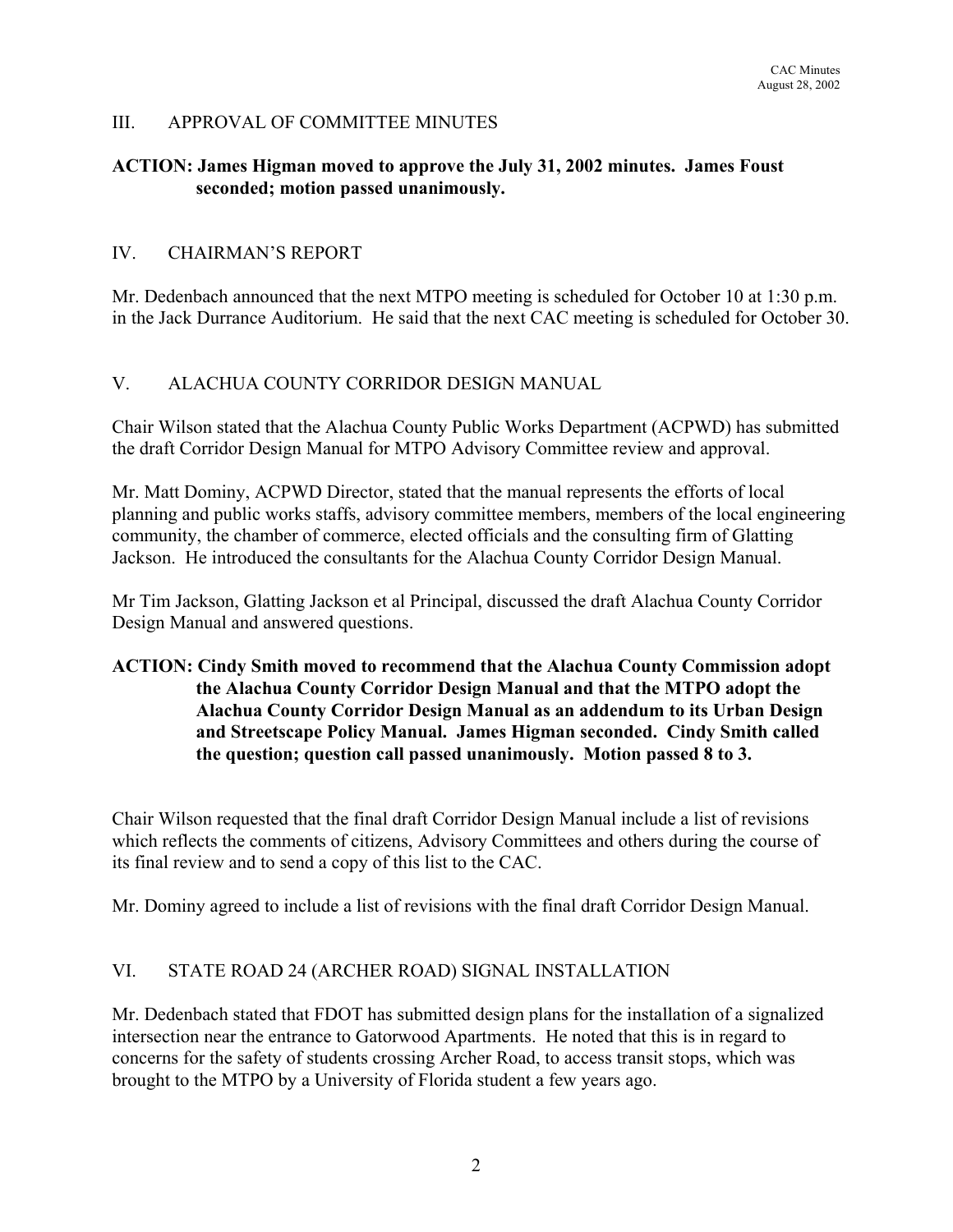Ms. Doreen Joyner-Howard, FDOT Transportation Planner, discussed the Archer Road project and answered questions.

# **ACTION: Cindy Smith moved to recommend that the MTPO approve the SR 24/Archer Road design plans and that the City of Gainesville coordinate, during the construction of the Old Archer Road bicycle trail, north and south bicycle and pedestrian connections across the right-of-way between Archer Road and Old Archer Road at this intersection. Richard Fletcher seconded; motion passed unanimously.**

## VIII THREE UNIVERSITY AVENUE INTERSECTIONS

Mr. Dedenbach stated that, at the August  $8<sup>th</sup>$  meeting, the MTPO received the enclosed material from Mr. David Welch concerning the need for intersection modifications on University Avenue at NW 25<sup>th</sup> Street, NW 26<sup>th</sup> Street and NW 32<sup>nd</sup> Street.

## **ACTION: Richard Fletcher moved to recommend that the MTPO, and its Advisory Committees,**

### **review these three intersections next year with the annual preparation of the List of Priority Projects. James Higman seconded; motion passed unanimously.**

# IX SW 20<sup>th</sup> AVENUE CHARRETTE PRIORITIES

Mr. Dedenbach stated that, according to FDOT District 2 staff, there may be enough Surface Transportation Program (STP) funds for our top three STP priorities that the MTPO approved on August 8. He said that MTPO staff advised FDOT staff that the next phase of SW  $20<sup>th</sup>$  Avenue Charrette projects is Phase 1-B. He noted that the SW 20<sup>th</sup> Avenue Charrette Phase 1-B projects are not prioritized.

Mr. Sanderson gave an overview of the SW  $20<sup>th</sup>$  Avenue Charrette Projects.

Mr. Robert Reller declared a voting conflict of interest.

Chair Wilson requested that MTPO staff have the MTPO Attorney render an opinion regarding Mr. Reller's situation.

Mr. Bill Lecher, ACPWD Civil Engineer III, discussed the proposed roundabout and answered questions.

#### **ACTION: James Higman moved to recommend that the MTPO approve the Alachua County**

**Public Works Department recommendations to construct the roundabout at SW 38th Terrace as priority number one, with priority number 2 being a design study for SW 20th Avenue with one product being a determination of the remaining priorities in Phase 1-B. Cindy Smith seconded. Doug Hornbeck called the question; question call passed unanimously. Motion failed on a 5 to 5 tie vote with**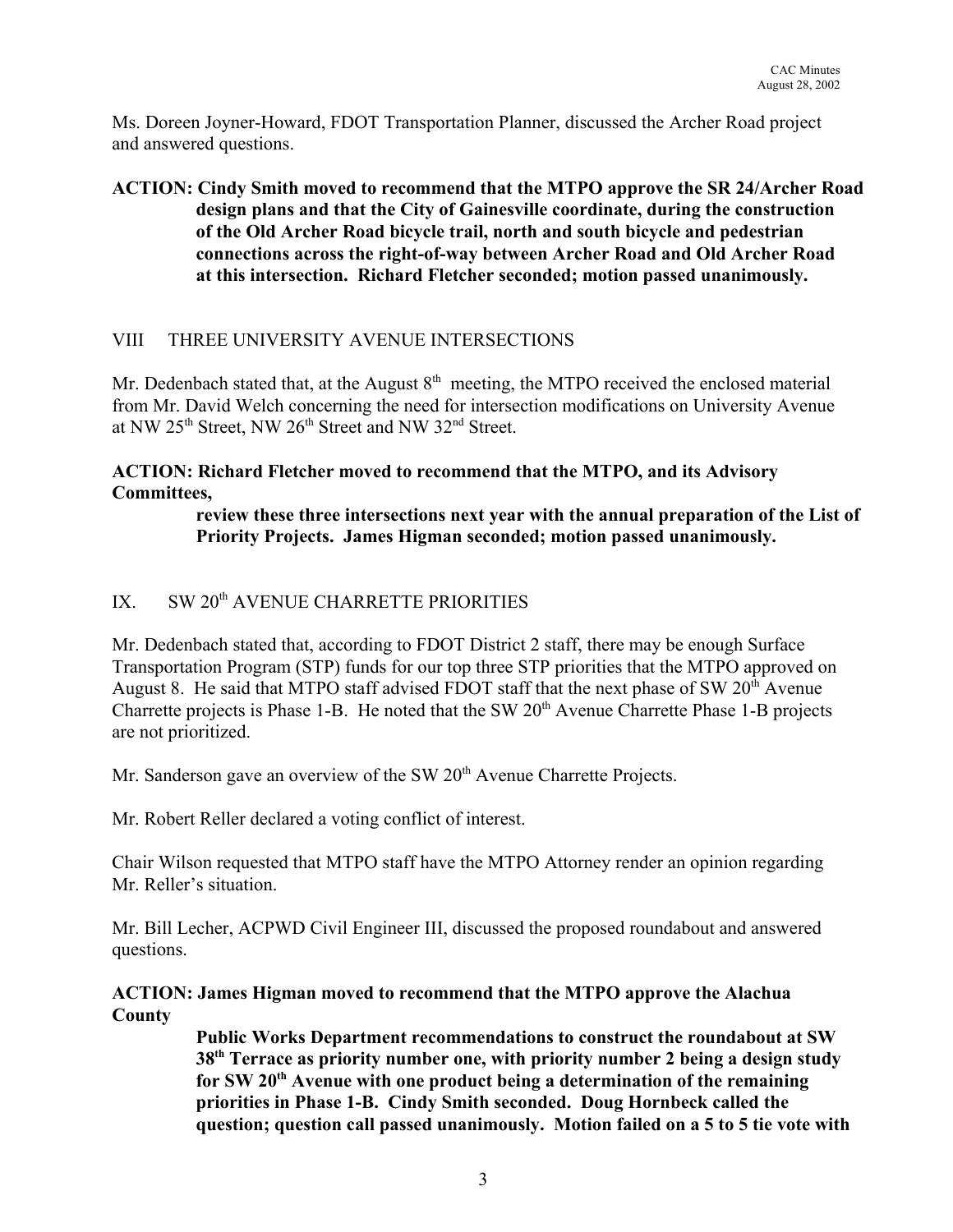**one abstention.**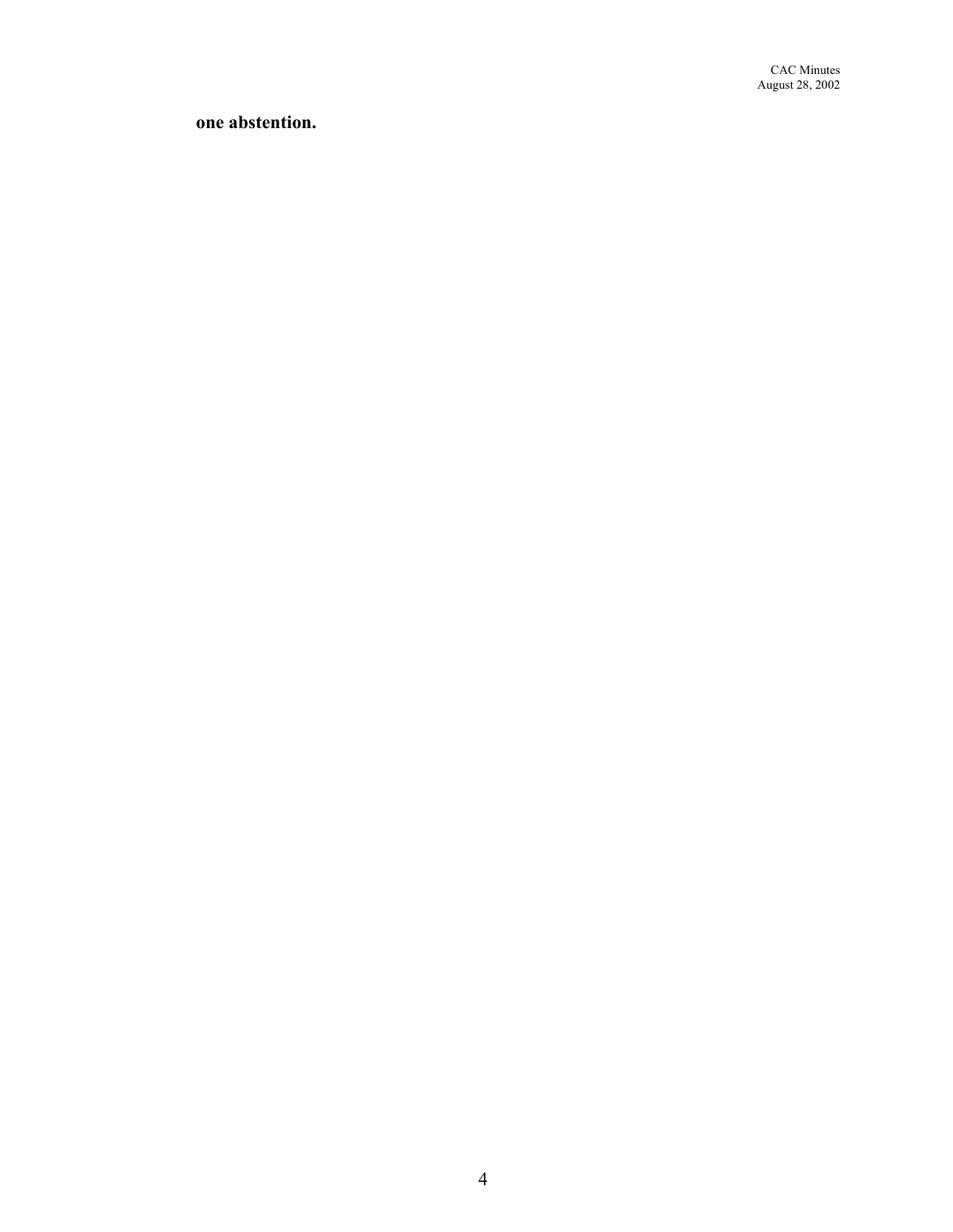### **ACTION: James Higman moved to recommend that the MTPO approve a design study for SW 20th Avenue to determine to priorities in Phase 1-B . Richard Fletcher seconded; motion was withdrawn.**

Mr. Lecher further discussed the County's request to prioritize the roundabout as the first priority and a design study for SW 20<sup>th</sup> Avenue to determine to remaining priorities in Phase 1-B as the second priority.

## **ACTION: Cindy Smith moved to recommend that the MTPO approve the Alachua County Public Works Department recommendations to construct the roundabout at SW 38th Terrace as priority number one, with priority number 2 being a design study** for SW 20<sup>th</sup> Avenue with one product being a determination of the remaining **priorities in Phase 1-B. Richard Fletcher seconded; motion passed 7 to 3 with one abstention.**

# XI BICYCLE AND PEDESTRIAN TRAINING SEMINAR

Mr. Sanderson stated that the Technical Advisory Committee referred discussion concerning a one-day training seminar, on the use of advanced Bicycle and Pedestrian Level of Service Models, back to Bicycle/Pedestrian Advisory Board (B/PAB).

## **ACTION: Richard Fletcher moved to defer this agenda item until the B/PAB develops new recommendations on the use of advanced Bicycle and Pedestrian Level of Service Models. James Foust seconded; the motion passed unanimously.**

## XII METROPOLITAN PLANNING ORGANIZATION (MPO) DESIGN TEAM SURVEY

Mr. Dedenbach stated that, at its May meeting, the CAC requested that staff poll all the MPOs in the State to see if they have standing Design Teams. He reported that the results of the poll shows that there are no other standing Design Teams in the State.

## XIII. INFORMATION ITEMS

There was no discussion of the information items.

# ADJOURNMENT

The meeting was adjourned at 9:11 p.m.

 $\_$  , and the contribution of the contribution of  $\overline{L}$  , and  $\overline{L}$  , and  $\overline{L}$  , and  $\overline{L}$  , and  $\overline{L}$